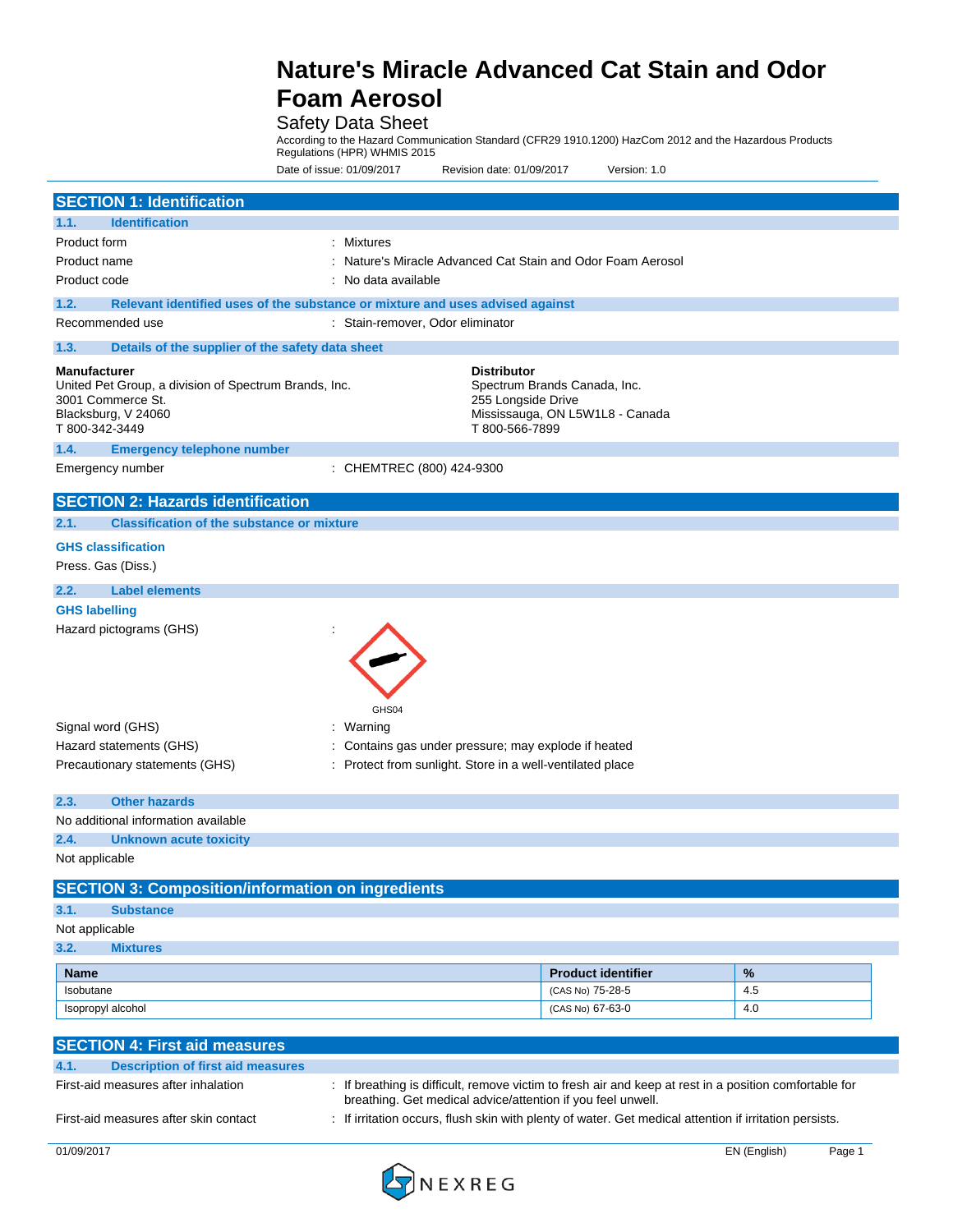Safety Data Sheet

According to the Hazard Communication Standard (CFR29 1910.1200) HazCom 2012 and the Hazardous Products Regulations (HPR) WHMIS 2015

| First-aid measures after eye contact                                          | : In case of contact, immediately flush eyes with plenty of water. Remove contact lenses, if worn.<br>If irritation persists, get medical attention.                                                                          |
|-------------------------------------------------------------------------------|-------------------------------------------------------------------------------------------------------------------------------------------------------------------------------------------------------------------------------|
| First-aid measures after ingestion                                            | : If swallowed, do NOT induce vomiting unless directed to do so by medical personnel. Never<br>give anything by mouth to an unconscious person. Get medical advice/attention if you feel<br>unwell.                           |
| 4.2.<br>Most important symptoms and effects, both acute and delayed           |                                                                                                                                                                                                                               |
| Symptoms/injuries after inhalation                                            | : May cause respiratory tract irritation.                                                                                                                                                                                     |
| Symptoms/injuries after skin contact                                          | : May cause skin irritation. Symptoms may include redness, drying, defatting and cracking of the<br>skin.                                                                                                                     |
| Symptoms/injuries after eye contact                                           | : May cause eye irritation. Symptoms may include discomfort or pain, excess blinking and tear<br>production, with possible redness and swelling.                                                                              |
| Symptoms/injuries after ingestion                                             | : May be harmful if swallowed. May cause stomach distress, nausea or vomiting.                                                                                                                                                |
| 4.3.                                                                          | Indication of any immediate medical attention and special treatment needed                                                                                                                                                    |
| possible).                                                                    | Symptoms may not appear immediately. In case of accident or if you feel unwell, seek medical advice immediately (show the label or SDS where                                                                                  |
| <b>SECTION 5: Fire-fighting measures</b>                                      |                                                                                                                                                                                                                               |
| <b>Extinguishing media</b><br>5.1.                                            |                                                                                                                                                                                                                               |
| Suitable extinguishing media                                                  | : Treat for surrounding material.                                                                                                                                                                                             |
| Unsuitable extinguishing media                                                | : None known.                                                                                                                                                                                                                 |
| 5.2.<br>Special hazards arising from the substance or mixture                 |                                                                                                                                                                                                                               |
| Fire hazard                                                                   | : Products of combustion may include, and are not limited to: oxides of carbon.                                                                                                                                               |
| Danger d'explosion                                                            | : La chaleur peut provoquer une pressurisation et l'éclatement des conteneurs clos, propageant<br>le feu et augmentant le risque de brûlures/blessures.                                                                       |
| Reactivity                                                                    | : No dangerous reaction known under conditions of normal use.                                                                                                                                                                 |
| 5.3.<br><b>Advice for firefighters</b>                                        |                                                                                                                                                                                                                               |
| Protection during firefighting                                                | : Keep upwind of fire. Wear full fire fighting turn-out gear (full Bunker gear) and respiratory<br>protection (SCBA).                                                                                                         |
| <b>SECTION 6: Accidental release measures</b>                                 |                                                                                                                                                                                                                               |
| 6.1.                                                                          | Personal precautions, protective equipment and emergency procedures                                                                                                                                                           |
| General measures                                                              | : Use personal protection recommended in Section 8. Isolate the hazard area and deny entry to<br>unnecessary and unprotected personnel.                                                                                       |
| 6.1.1.<br>For non-emergency personnel<br>No additional information available  |                                                                                                                                                                                                                               |
|                                                                               |                                                                                                                                                                                                                               |
| 6.1.2.<br>For emergency responders<br>No additional information available     |                                                                                                                                                                                                                               |
| 6.2.<br><b>Environmental precautions</b><br>Avoid release to the environment. |                                                                                                                                                                                                                               |
| 6.3.<br>Methods and material for containment and cleaning up                  |                                                                                                                                                                                                                               |
| For containment                                                               | : Contain and/or absorb spill with inert material (e.g. sand, vermiculite), then place in a suitable<br>container. Do not flush to sewer or allow to enter waterways. Use appropriate Personal<br>Protective Equipment (PPE). |
| Methods for cleaning up                                                       | : Scoop up material and place in a disposal container. Provide ventilation.                                                                                                                                                   |
| 6.4.<br><b>Reference to other sections</b>                                    |                                                                                                                                                                                                                               |
|                                                                               | See section 8 for further information on protective clothing and equipment and section 13 for advice on waste disposal.                                                                                                       |
| <b>SECTION 7: Handling and storage</b>                                        |                                                                                                                                                                                                                               |
| <b>Precautions for safe handling</b><br>7.1.                                  |                                                                                                                                                                                                                               |
| Precautions for safe handling                                                 | : Avoid contact with skin and eyes. Avoid breathing dust/fume/gas/mist/vapours/spray. Do not<br>swallow. Handle and open container with care. When using do not eat, drink or smoke.                                          |
| Hygiene measures                                                              | : Launder contaminated clothing before reuse. Wash hands before eating, drinking, or smoking.                                                                                                                                 |
| 7.2.<br>Conditions for safe storage, including any incompatibilities          |                                                                                                                                                                                                                               |
| Storage conditions                                                            | : Keep out of the reach of children. Store in a dry, cool and well-ventilated place.                                                                                                                                          |
|                                                                               |                                                                                                                                                                                                                               |
| Incompatible materials                                                        | : Direct sunlight.                                                                                                                                                                                                            |

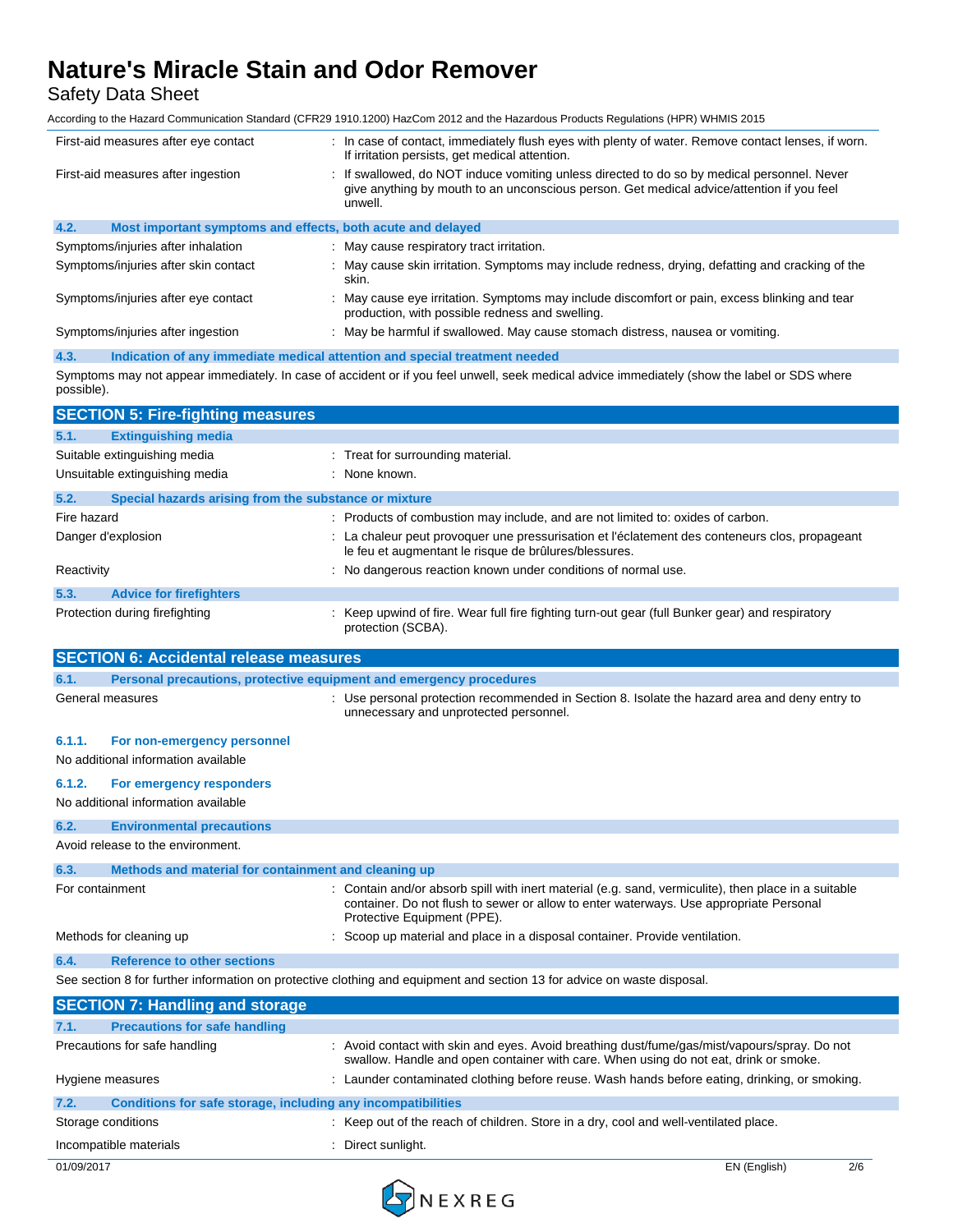Safety Data Sheet

According to the Hazard Communication Standard (CFR29 1910.1200) HazCom 2012 and the Hazardous Products Regulations (HPR) WHMIS 2015

## **SECTION 8: Exposure controls/personal protection**

### **8.1. Control parameters**

| <b>Isobutane (75-28-5)</b>  |                                       |                        |
|-----------------------------|---------------------------------------|------------------------|
| <b>ACGIH</b>                | ACGIH STEL (ppm)                      | 1000 ppm               |
| <b>NIOSH</b>                | NIOSH REL (TWA) (mg/m <sup>3</sup> )  | 1900 mg/m <sup>3</sup> |
| <b>NIOSH</b>                | NIOSH REL (TWA) (ppm)                 | 800 ppm                |
| Isopropyl alcohol (67-63-0) |                                       |                        |
| <b>ACGIH</b>                | ACGIH TWA (ppm)                       | 200 ppm                |
| <b>ACGIH</b>                | ACGIH STEL (ppm)                      | 400 ppm                |
| <b>OSHA</b>                 | OSHA PEL (TWA) (mg/m <sup>3</sup> )   | 980 mg/m $3$           |
| <b>OSHA</b>                 | OSHA PEL (TWA) (ppm)                  | $400$ ppm              |
| <b>IDLH</b>                 | US IDLH (ppm)                         | 2000 ppm (10% LEL)     |
| <b>NIOSH</b>                | NIOSH REL (TWA) (mg/m <sup>3</sup> )  | 980 mg/m $3$           |
| <b>NIOSH</b>                | NIOSH REL (TWA) (ppm)                 | 400 ppm                |
| <b>NIOSH</b>                | NIOSH REL (STEL) (mg/m <sup>3</sup> ) | 1225 mg/m <sup>3</sup> |
| <b>NIOSH</b>                | NIOSH REL (STEL) (ppm)                | 500 ppm                |

## **8.2. Exposure controls**

| Appropriate engineering controls | : Use ventilation adequate to keep exposures (airborne levels of dust, fume, vapor, etc.) below<br>recommended exposure limits.                                                       |
|----------------------------------|---------------------------------------------------------------------------------------------------------------------------------------------------------------------------------------|
| Hand protection                  | : Wear suitable gloves.                                                                                                                                                               |
| Eye protection                   | : Safety glasses or goggles are recommended when using product.                                                                                                                       |
| Skin and body protection         | : Wear suitable protective clothing.                                                                                                                                                  |
| Respiratory protection           | : In case of insufficient ventilation, wear suitable respiratory equipment.                                                                                                           |
| Environmental exposure controls  | : Maintain levels below Community environmental protection thresholds.                                                                                                                |
| Other information                | : Do not eat, smoke or drink where material is handled, processed or stored. Wash hands<br>carefully before eating or smoking. Handle according to established industrial hygiene and |

## **SECTION 9: Physical and chemical properties**

| Information on basic physical and chemical properties<br>9.1. |                        |
|---------------------------------------------------------------|------------------------|
| Physical state                                                | $:$ Liquid             |
| Appearance                                                    | : Opaque liquid        |
| Colour                                                        | : White to off-white   |
| Odour                                                         | : Characteristic linen |
| Odour threshold                                               | : No data available    |
| рH                                                            | $: 6 - 8$              |
| Melting point                                                 | : No data available    |
| Freezing point                                                | : No data available    |
| Boiling point                                                 | : No data available    |
| Flash point                                                   | : No data available    |
| Relative evaporation rate (butylacetate=1)                    | : No data available    |
| Flammability (solid, gas)                                     | : Non flammable.       |
| Vapour pressure                                               | : No data available    |
| Relative vapour density at 20 °C                              | : No data available    |
| Relative density                                              | : 1.004                |
| Solubility                                                    | : No data available    |
| Partition coefficient n-octanol/water                         | : No data available    |
| Auto-ignition temperature                                     | : No data available    |
| Decomposition temperature                                     | : No data available    |
|                                                               |                        |

safety practices.

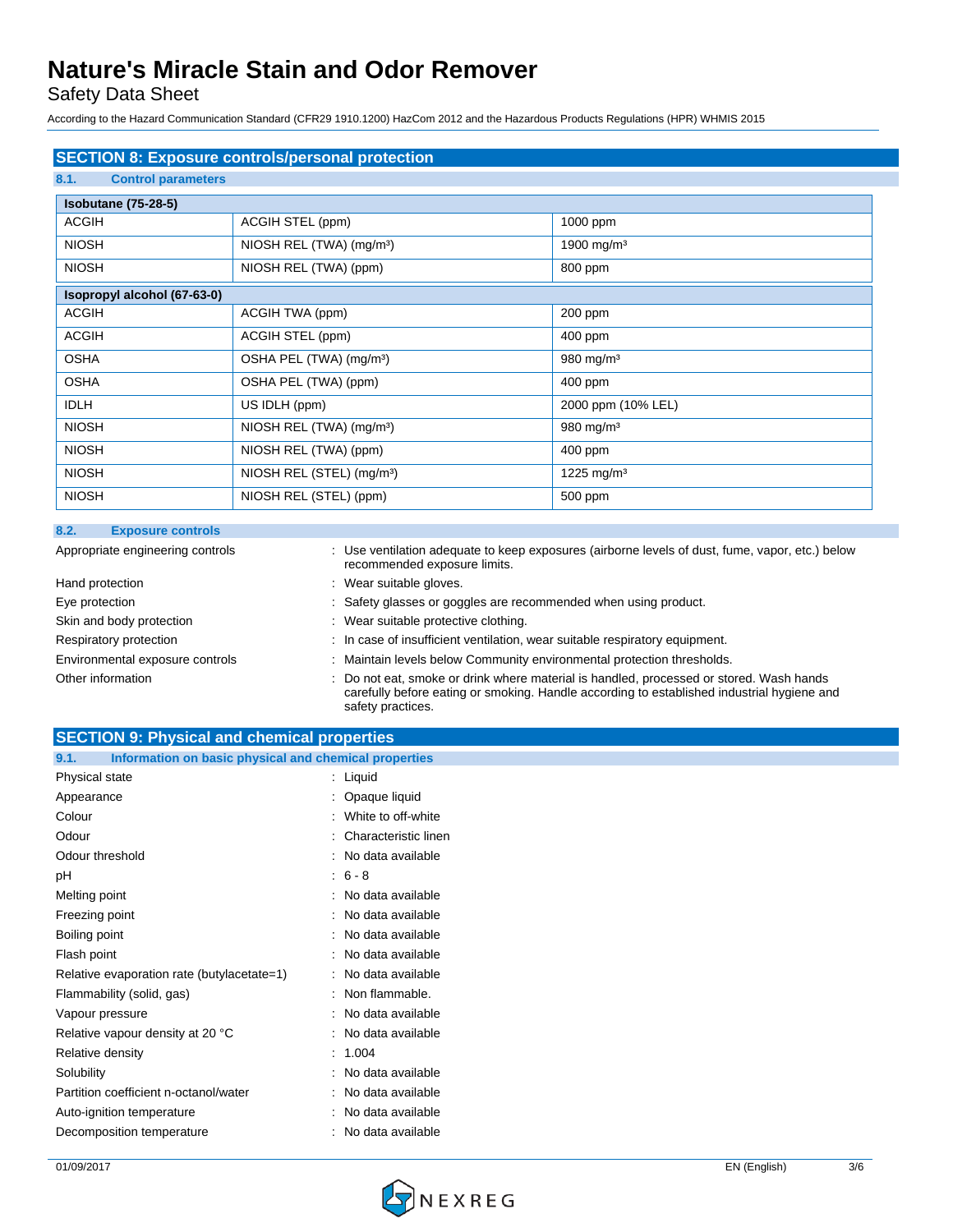Safety Data Sheet

According to the Hazard Communication Standard (CFR29 1910.1200) HazCom 2012 and the Hazardous Products Regulations (HPR) WHMIS 2015

| Viscosity, kinematic                                                                                                                                                                                                                                                                                                                                                                                                         | : No data available |
|------------------------------------------------------------------------------------------------------------------------------------------------------------------------------------------------------------------------------------------------------------------------------------------------------------------------------------------------------------------------------------------------------------------------------|---------------------|
| Viscosity, dynamic                                                                                                                                                                                                                                                                                                                                                                                                           | : No data available |
| Explosive limits                                                                                                                                                                                                                                                                                                                                                                                                             | : No data available |
| <b>Explosive properties</b>                                                                                                                                                                                                                                                                                                                                                                                                  | : No data available |
| Oxidising properties                                                                                                                                                                                                                                                                                                                                                                                                         | : No data available |
| 9.2.<br><b>Other information</b>                                                                                                                                                                                                                                                                                                                                                                                             |                     |
| Heat of combustion                                                                                                                                                                                                                                                                                                                                                                                                           | : 5.68 kJ/g         |
| Flame projection                                                                                                                                                                                                                                                                                                                                                                                                             | $: 0$ " / 0 cm      |
| Flashback                                                                                                                                                                                                                                                                                                                                                                                                                    | : none              |
| $\mathbf{A} = \mathbf{A} + \mathbf{A} + \mathbf{A} + \mathbf{A} + \mathbf{A} + \mathbf{A} + \mathbf{A} + \mathbf{A} + \mathbf{A} + \mathbf{A} + \mathbf{A} + \mathbf{A} + \mathbf{A} + \mathbf{A} + \mathbf{A} + \mathbf{A} + \mathbf{A} + \mathbf{A} + \mathbf{A} + \mathbf{A} + \mathbf{A} + \mathbf{A} + \mathbf{A} + \mathbf{A} + \mathbf{A} + \mathbf{A} + \mathbf{A} + \mathbf{A} + \mathbf{A} + \mathbf{A} + \mathbf$ |                     |

### **SECTION 10: Stability and reactivity**

### **10.1. Reactivity**

No dangerous reaction known under conditions of normal use.

#### **10.2. Chemical stability**

Stable under normal storage conditions. Contents under pressure. Container may explode if heated. Do not puncture. Do not burn.

#### **10.3. Possibility of hazardous reactions**

No dangerous reaction known under conditions of normal use.

#### **10.4. Conditions to avoid**

Heat. Direct sunlight.

#### **10.5. Incompatible materials**

None known.

#### **10.6. Hazardous decomposition products**

May include, and are not limited to: oxides of carbon.

### **SECTION 11: Toxicological information**

## **11.1. Information on toxicological effects**

| Acute toxicity (oral)       | : Not classified. |
|-----------------------------|-------------------|
| Acute toxicity (dermal)     | : Not classified. |
| Acute toxicity (inhalation) | : Not classified. |

| <b>Nature's Miracle Stain and Odor Remover</b> |                                                   |
|------------------------------------------------|---------------------------------------------------|
| LD50 oral rat                                  | > 2000 mg/kg (Calculated Acute Toxicity Estimate) |
| LD50 dermal rat                                | > 2000 mg/kg (Calculated Acute Toxicity Estimate) |
| LC50 inhalation rat                            | > 5 mg/l/4h (Calculated Acute Toxicity Estimate)  |
|                                                |                                                   |
| <b>Isobutane (75-28-5)</b>                     |                                                   |
| LC50 inhalation rat                            | 658 mg/l/4h                                       |

| Isopropyl alcohol (67-63-0)       |                                              |
|-----------------------------------|----------------------------------------------|
| LD50 oral rat                     | 1870 mg/kg                                   |
| LD50 dermal rabbit                | 4059 mg/kg                                   |
| LC50 inhalation rat               | 72600 mg/m <sup>3</sup> (Exposure time: 4 h) |
| Skin corrosion/irritation         | : Not classified.                            |
| Serious eye damage/irritation     | : Not classified.                            |
| Respiratory or skin sensitization | : Not classified.                            |
| Germ cell mutagenicity            | : Not classified.                            |
| Carcinogenicity                   | : Not classified.                            |
|                                   |                                              |
| loopranul alashal (C7 C2 0)       |                                              |

| <b>150PHOPYL AIGONOL (07-05-0)</b>               |                      |
|--------------------------------------------------|----------------------|
| IARC group                                       | 3 - Not classifiable |
| Reproductive toxicity                            | Not classified.      |
| Specific target organ toxicity (single exposure) | Not classified.      |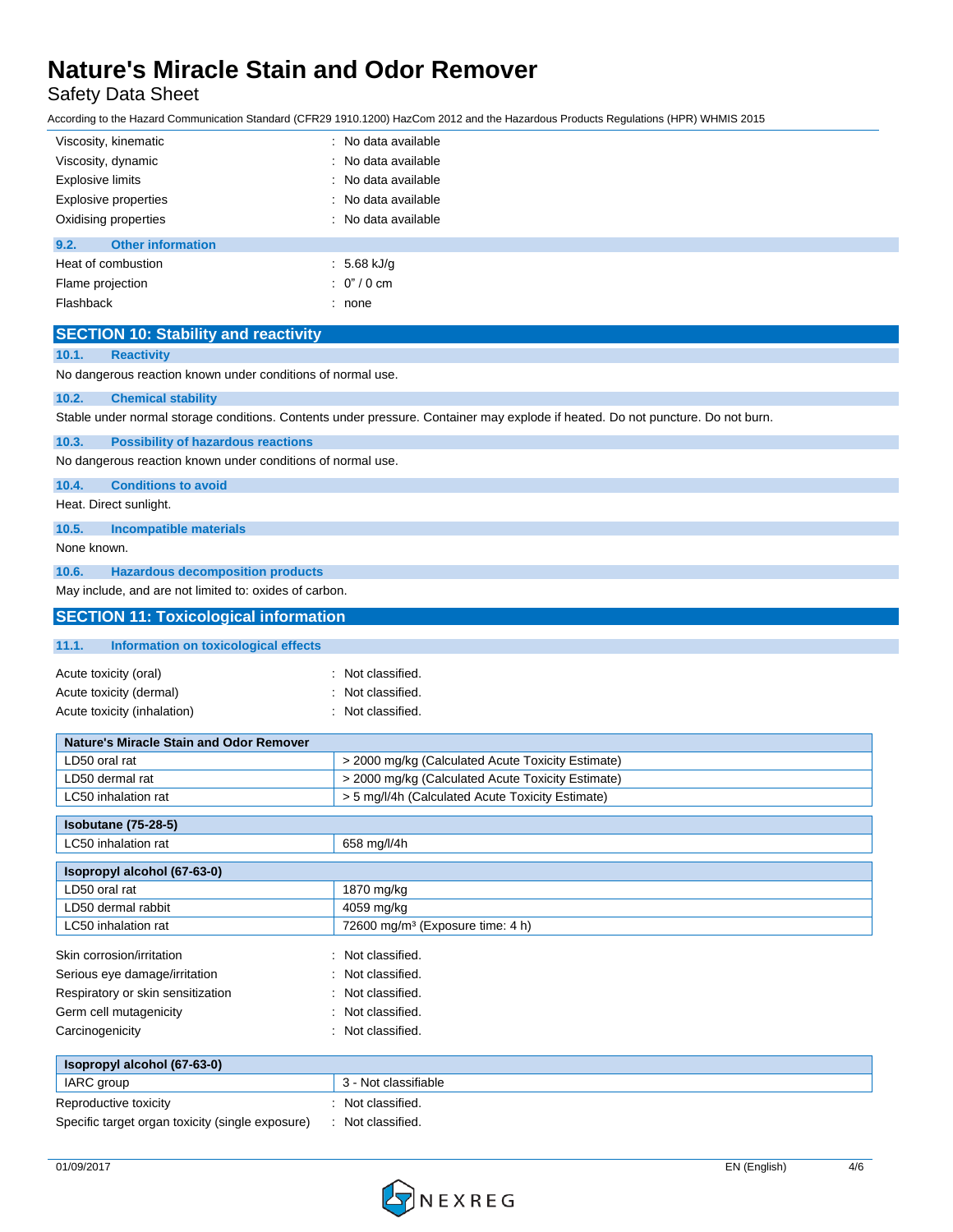Safety Data Sheet

According to the Hazard Communication Standard (CFR29 1910.1200) HazCom 2012 and the Hazardous Products Regulations (HPR) WHMIS 2015

| Specific target organ toxicity (repeated<br>exposure) | : Not classified.                                                                                                                                |
|-------------------------------------------------------|--------------------------------------------------------------------------------------------------------------------------------------------------|
| Aspiration hazard                                     | Not classified.<br>÷                                                                                                                             |
| <b>Nature's Miracle Stain and Odor Remover</b>        |                                                                                                                                                  |
| Vaporizer                                             | Aerosol                                                                                                                                          |
| Symptoms/injuries after inhalation                    | : May cause respiratory tract irritation.                                                                                                        |
| Symptoms/injuries after skin contact                  | : May cause skin irritation. Symptoms may include redness, drying, defatting and cracking of the<br>skin.                                        |
| Symptoms/injuries after eye contact                   | : May cause eye irritation. Symptoms may include discomfort or pain, excess blinking and tear<br>production, with possible redness and swelling. |
| Symptoms/injuries after ingestion                     | : May be harmful if swallowed. May cause stomach distress, nausea or vomiting.                                                                   |
| Other information                                     | : Likely routes of exposure: ingestion, inhalation, skin and eye.                                                                                |

|       | <b>SECTION 12: Ecological information</b> |
|-------|-------------------------------------------|
| 12.1. | <b>Toxicity</b>                           |
|       | No additional information available       |
| 12.2. | <b>Persistence and degradability</b>      |
|       | No additional information available       |
| 12.3. | <b>Bioaccumulative potential</b>          |
|       | No additional information available       |
| 12.4. | <b>Mobility in soil</b>                   |
|       | No additional information available       |
| 12.5. | <b>Other adverse effects</b>              |
|       | No additional information available       |

| 13.1.<br>Waste treatment methods<br>: This material must be disposed of in accordance with all local, state, provincial, and federal<br>regulations. The generation of waste should be avoided or minimized wherever possible. | <b>SECTION 13: Disposal considerations</b> |                                          |  |  |  |  |  |  |  |
|--------------------------------------------------------------------------------------------------------------------------------------------------------------------------------------------------------------------------------|--------------------------------------------|------------------------------------------|--|--|--|--|--|--|--|
|                                                                                                                                                                                                                                |                                            |                                          |  |  |  |  |  |  |  |
|                                                                                                                                                                                                                                | Product/Packaging disposal recommendations |                                          |  |  |  |  |  |  |  |
|                                                                                                                                                                                                                                |                                            | <b>SECTION 14: Transport information</b> |  |  |  |  |  |  |  |

#### **Department of Transportation (DOT) and Transportation of Dangerous Goods (TDG)**

| In accordance with DOT/TDG     |                                |
|--------------------------------|--------------------------------|
| UN-No.(DOT/TDG)                | : UN1950                       |
| Proper Shipping Name (DOT/TDG) | : Aerosols; Limited Quantities |
| Class (DOT/TDG)                | $\therefore$ 2.2               |
| Hazard labels (DOT/TDG)        |                                |



#### **15.1. Federal regulations**

All components of this product are listed, or excluded from listing, on the United States Environmental Protection Agency Toxic Substances Control Act (TSCA) inventory.

All components of this product are listed, or excluded from listing, on the Canadian DSL (Domestic Substances List) and NDSL (Non-Domestic Substances List) inventories.

| <b>Isopropyl alcohol (67-63-0)</b>                                  |                                                                                 |  |  |  |  |  |
|---------------------------------------------------------------------|---------------------------------------------------------------------------------|--|--|--|--|--|
| Subject to reporting requirements of United States SARA Section 313 |                                                                                 |  |  |  |  |  |
| SARA Section 313 - Emission Reporting                               | 1 % (only if manufactured by the strong acid process, no supplier notification) |  |  |  |  |  |
|                                                                     |                                                                                 |  |  |  |  |  |